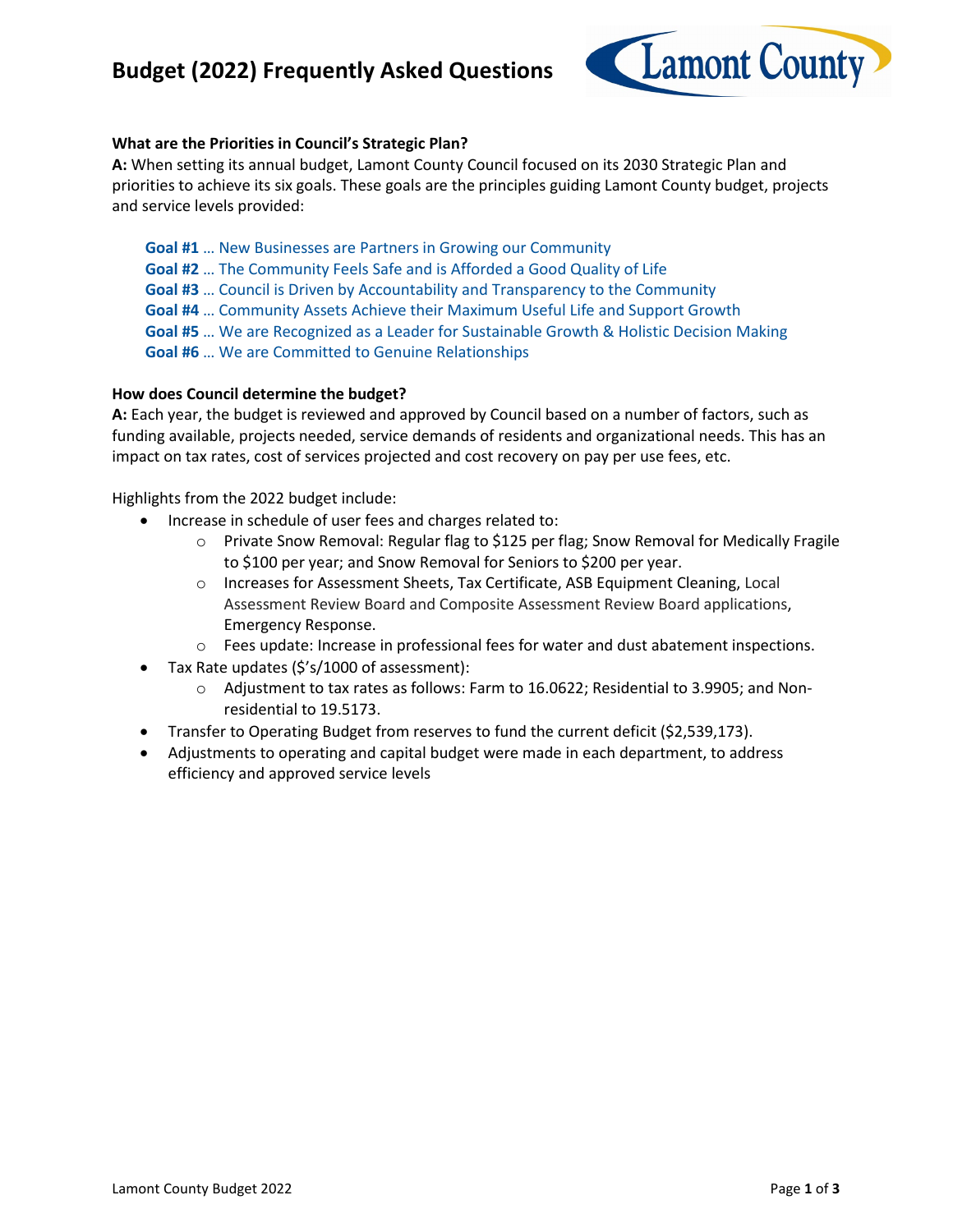# **Budget (2022) Frequently Asked Questions**



Here are common questions related to budget, decisions made by Council, and why projects have specific priorities or need:

### **What are Council's Priorities for the 2022 Budget?**

**A:** The main priority is to balance the cost of core services and meeting the needs of residents and businesses every day. Council balances the service level needs with the cost of services and made tough decisions to ensure funding for programs and projects continue, while not running a deficit. Reserves were used to fund projects and priorities of greatest importance to the public; however, Council also needed to be responsible and ensure funding for these priorities continue year-over-year.

### **What principles help to guide Council's strategic planning**

(Note: Council refreshed the strategic plan immediately following the election, with plans to formally review it annually …The Plan is focused on these priorities)**:**

**A:** Strategic priorities must be:

*Stable, sufficient, sustainable and equitable:*

- Taxes do not fluctuate greatly from year to year.
- Revenues are sufficient to support long term goals for the community.
- Investment is sufficient to sustain the desired service level indefinitely.
- Everyone pays an equitable amount for the services they receive.
- Cost recovery model is equitable.

*Prudent, Flexible, Efficient and Measurable:*

- Financial decisions aim to minimize risk and preserve reserves for future years.
- Financial decisions ensure future flexibility to adapt opportunities and/or changing circumstances.
- Services are provided in an efficient manner:
	- o Including cost-recovery when appropriate or effective.
	- o Service provided based on tax income and rates to ensure an appropriate mix between services provided and cost of service.
- Successes are measured using indicators/benchmarks.

### **Why would a municipal tax revenue increase be required?**

**A:** Over the past years, Lamont County has approved minimal residential tax rate increases, and in fact approved a decrease in 2020 to minimize the financial impact to property owners. Additionally, Non-Residential rates were decreased to achieve legislated ratios between residential and non-residential rates. Unfortunately, maintaining this low property tax approach is not a feasible option to maintain service levels while responding the increasing cost of doing business and inflation. There is also a need to replenish reserve funds that the County has drawn from over the past two years to cover additional expenses incurred for service delivery. While there is a 10 per cent across the board increase to tax rates; the changes in assessment show a 3.5% decline in Linear Assessment, with a \$10M increase in Residential Assessment, offset by a \$12M decrease for commercial and non-residential. The 5:1 ratio of Non-Residential to Residential tax rates amplifies this impact on revenue.

### **Why do the user fees and charges need to be reviewed?**

**A:** Council reviews user fees and charges on a regular basis to ensure these are competitive, adequately recover cost and are fair. Regularly reviewing and adjusting fees means that we are not seeing large changes to keep up with cost increases and community change. When increases in costs to programs are not charged to the users that directly benefits, these costs are transferred to the tax base as a subsidy.